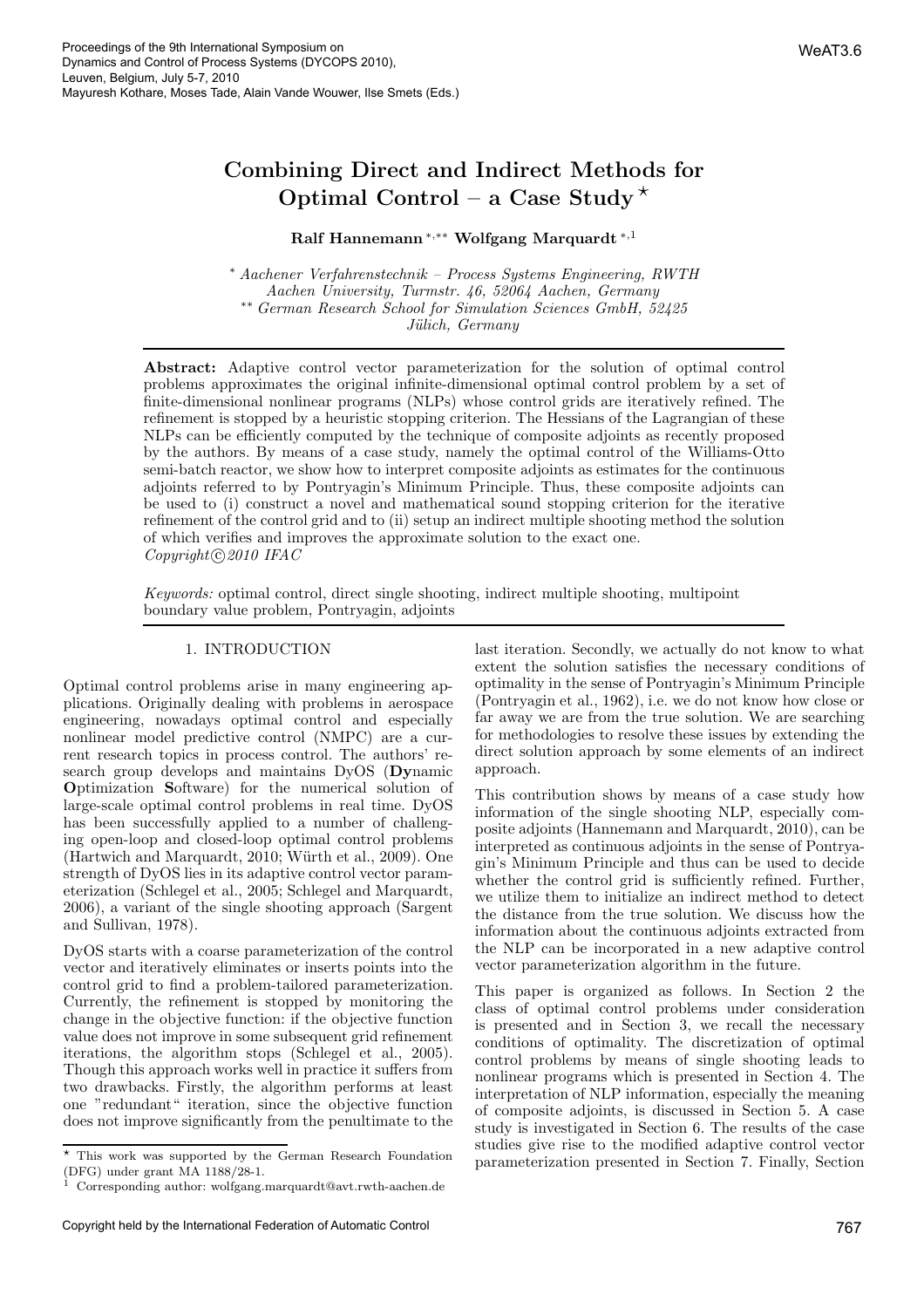8 presents our conclusion and gives an outlook on future research directions.

#### 2. PROBLEM FORMULATION

We consider exemplarily an optimal control problem with one pure state constraint and several control constraints where the controls appear linearly, motivated by the optimal control of the Williams-Otto semi-batch reactor as introduced by Forbes (1994), given by

$$
\min_{u(t)} \quad \Phi(x(t_f)) \tag{1}
$$

s. t. 
$$
\dot{x}(t) = a(x(t)) + b(x(t))u(t),
$$
 (2)

 $x(t_0) = x_0 \in \mathbb{R}^{n_x},$  (3)

$$
s(x(t)) \le 0 \quad \forall \, t \in [t_0, t_f],\tag{4}
$$

$$
h(x(t_f)) = 0, \t\t(5)
$$

$$
u(t) \in U := [u_{\min}, u_{\max}] \subset \mathbb{R}^{n_u}.
$$
 (6)

Here,  $\Phi, s, h : \mathbb{R}^{n_x} \to \mathbb{R}$ ,  $a : \mathbb{R}^{n_x} \to \mathbb{R}^{n_x}$ ,  $b : \mathbb{R}^{n_x} \to$  $\mathbb{R}^{n_x \times n_u}$  are smooth functions. The independent variable t is time,  $x(t) \in \mathbb{R}^{n_x}$  is the time-dependent state vector and  $u(t) \in \mathbb{R}^{n_u}$  is the time-dependent control vector. We assume that the optimal control is a piecewise continuous function with a finite number of discontinuities. The state vector  $x(t)$  is continuous and piecewise continuous differentiable with respect to time. Eq. (2) holds except for the points of discontinuities of u. The detailed presentation of the formulation of the Williams-Otto semi-batch reactor benchmark optimization problem considered later in a case study can be found in Hannemann and Marquardt (2010).

An extension to different classes of optimal control problems (controls appearing nonlinearly, several pure state constraints, mixed control-state constraints, etc.) is possible whenever suitable optimality conditions are available. Hartl et al. (1995) provide a survey of such optimality conditions. However, the authors are aware of the fact that not all possible formulations are covered and that we are relying on the assumption that the optimal control profiles exhibit only a finite number of discontinuities, which may be violated in some cases.

### 3. PONTRYAGIN'S MINIMUM PRINCIPLE

There are a couple of proven or informal minimum principles for optimal control problems with state constraints (Hartl et al., 1995). We restrict our investigation on the socalled direct adjoining approach. For the discussion of the minimum principle we need some notational prerequisites which are introduced next.

Let  $\tau_1$  <  $\tau_2$  be real numbers. A subinterval  $(\tau_1, \tau_2)$   $\subset$  $[t_0, t_f]$  is called an *interior interval* of the trajectory  $x(\cdot)$ if  $s(x(t)) < 0$  for all  $t \in (\tau_1, \tau_2)$ . In contrast, a subinterval  $[\tau_1, \tau_2] \subset [t_0, t_f]$  is called a *boundary interval* if  $s(x(t)) = 0$ for all  $t \in [\tau_1, \tau_2]$ .

Let  $t_0 < \tau_1 < \tau_2 < t_f$  and  $[\tau_1, \tau_2]$  be a maximal boundary interval. Then,  $\tau_1$  is called *entry time* and  $\tau_2$  is called *exit* time, taken together they are called junction times. We will not discuss the case of a *boundary point*  $\tau$  (Jacobsen et al., 1971) where  $s(x(\tau)) = 0$  but  $x(\cdot)$  is in the interior just before and just after  $\tau$  since this case is not relevant for the Williams-Otto reactor.

To compute the optimal control within a boundary interval  $[\tau_1, \tau_2]$  one has to introduce the concept of order of the state constraint. We assume that the additional equation  $s(x(t)) = 0$  uniquely determines one control variable, say  $u_1$ , on  $[\tau_1, \tau_2]$ . Since  $s(x(t)) = 0$  does not explicitly depend on  $u_1$  we have to differentiate this equation recursively with respect to  $t$ . We define

$$
s^{0} := s,
$$
  
\n
$$
s^{i+1} := \frac{\partial s^{i}}{\partial x} (a(\cdot) + b(\cdot)u), i = 0, 1, ....
$$
  
\nWe say  $s(x(t)) \le 0$  has the order  $p \ge 1$ , iff  
\n
$$
\frac{\partial s^{p-1}}{\partial s^{p-1}} = 0, \quad \frac{\partial s^{p}}{\partial s^{p}} \ne 0
$$

 $rac{\partial s^{p-1}}{\partial u_1} \equiv 0$  but  $\frac{\partial s}{\partial u_1}$  $\frac{\partial v}{\partial u_1} \neq 0.$ 

If the order of the state constraint is  $p$ , then the equation  $s^p(x, u) = 0$  can be used to compute the control on a boundary interval. The order of the state constraint of the Williams-Otto reactor is  $p = 1$ .

To formulate the Minimum Principle of Pontryagin or, in other words, the necessary conditions of optimality we introduce the extended Hamiltonian

$$
H(x, \lambda, \eta, u) := \lambda^T (a(x) + b(x) u) + \eta s(x), \qquad (7)
$$

where  $x, \lambda \in \mathbb{R}^{n_x}$ ,  $u \in \mathbb{R}^{n_u}$ ,  $\eta \in \mathbb{R}$ . Let  $x(t), u(t)$  be an optimal solution of eqs.  $(1) - (6)$ . Further, let the equation  $s^p(x, u) = 0$  be solvable for  $u_1 = u_1(x)$ , and let  $u_1(t) \in (u_{\text{min1}}, u_{\text{max1}})$  for all boundary intervals  $[t_1, t_2]$ . Then, there exists

- (a) a multiplier  $\rho \in R$ ,
- (b) a piecewise continuous and piecewise continuously adjoint function  $\lambda : [t_0, t_f] \to \mathbb{R}^{n_x}$ ,
- (c) a piecewise continuous multiplier function  $\eta : [t_0, t_f] \rightarrow$  $\mathbb{R}$
- (d) multipliers  $0 \leq \nu(t_i) \in \mathbb{R}$  for every junction time  $t_i$ ,

such that the following statements hold:

- (1)  $u(t) = \arg \min_{u \in U} H(x(t), \lambda(t), \eta(t), u)$  for all points of continuity  $t \in [t_0, t_f]$  of  $u(t)$ ,
- (2)  $\dot{\lambda}(t)^T = -H_x(x(t), \lambda(t), \eta(t), u(t))$  $\lambda(t_f)^T = \Phi_x(x(t_f)) + \rho h_x(x(t_f)),$
- (3)  $\eta(t) \ge 0$  and  $\eta(t) s(x(t)) = 0$ ,
- (4) for each junction time  $t_i$  the following junction conditions hold:

$$
\lambda(\tau_i^+)^T = \lambda(\tau_i^-)^T + \nu(\tau_i) s_x(x(\tau_i)), \text{ where } \lambda(\tau_i^+) = \lim_{\varepsilon \downarrow 0} \lambda(\tau_i + \varepsilon), \lambda(\tau_i^-) = \lim_{\varepsilon \downarrow 0} \lambda(\tau_i - \varepsilon).
$$

In our setup, the Hamiltonian is linear in  $u$ . Hence, if  $H_{u_i} \neq 0$  holds for an optimal solution, the control  $u_i$  stays at its lower or upper bound. We introduce the switching functions

$$
\sigma_i(x,\lambda) = H_{u_i}(x,\lambda,\eta,u), \ i = 1,\ldots,n_u.
$$
 (8)

For an optimal solution  $(x^*, u^*)$  with corresponding adjoint functions  $\lambda^*$ , we simply write for convenience

$$
\sigma_i(t) := \sigma_i(x^*(t), \lambda^*(t)), \ i = 1, \dots, n_u,
$$
\n<sup>(9)</sup>

such that the optimal control can be characterized by  $\langle y \rangle$   $\langle 0 \rangle$ 

$$
\begin{cases}\n u_i^*(t) = u_{\text{max}i}, & \text{if } \sigma_i(t) < 0 \\
u_i^*(t) \in [u_{\text{min}i}, u_{\text{max}i}], & \text{if } \sigma_i(t) = 0 \\
u_i^*(t) = u_{\text{min}i}, & \text{if } \sigma_i(t) > 0\n\end{cases} . \tag{10}
$$

Because of (10) we have

$$
\sigma_i \equiv 0 \quad \text{on } [\tau_1, \tau_2], \tag{11}
$$

Copyright held by the International Federation of Automatic Control 768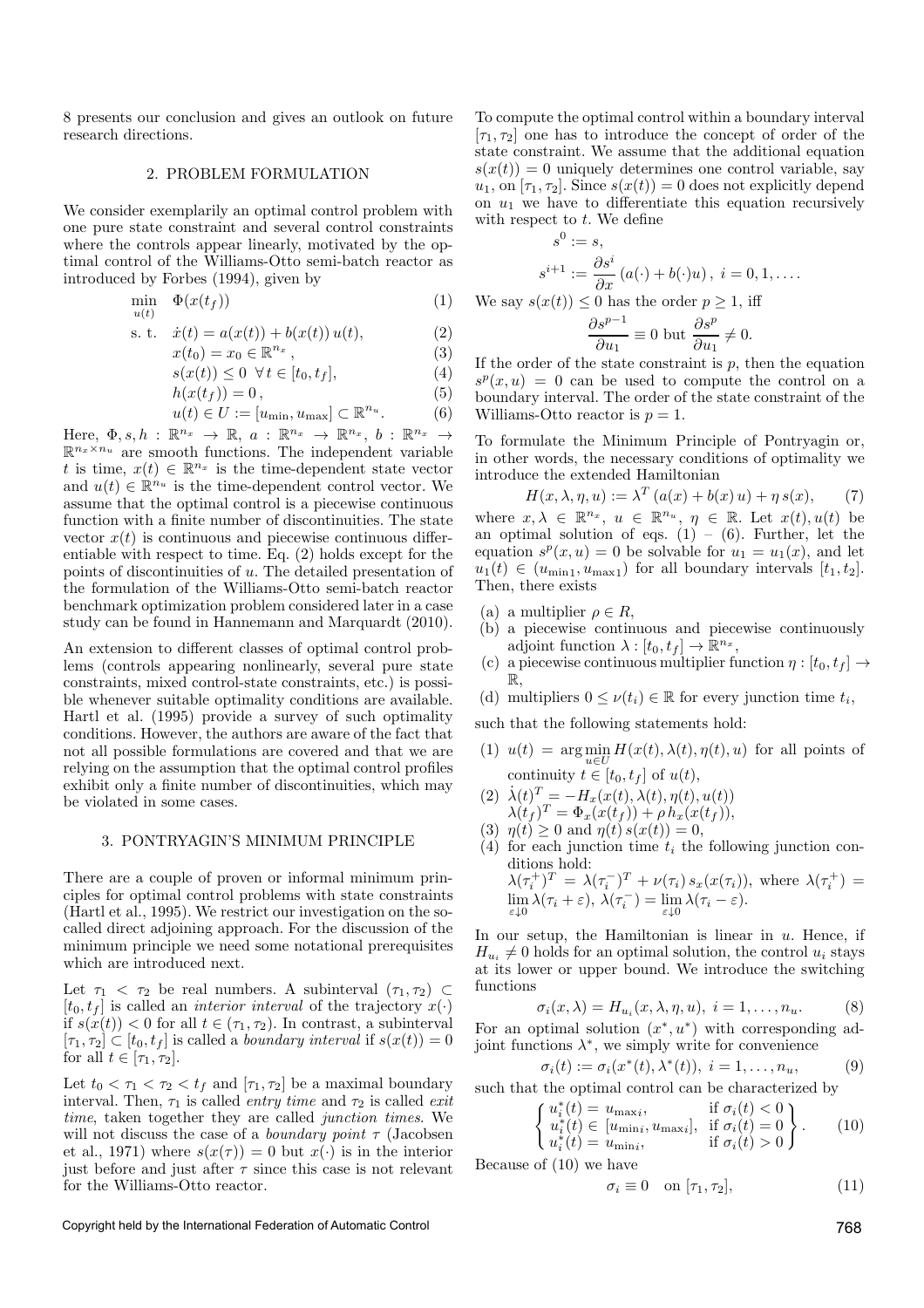for a boundary interval  $[\tau_1, \tau_2]$  of the control  $u_i$ .

# 4. DIRECT SINGLE SHOOTING

So far, we have characterized the optimal solution of the continuous (infinite-dimensional) optimal control problem. At this point we state how to approximate optimal solutions by means of direct single shooting.

The basic idea is to substitute the control vector  $u(t)$  by an approximation  $\tilde{u}(t, p)$  employing parameters  $p_{ij}$  and basis functions  $\phi_{ij}(t)$ , i.e.

$$
\tilde{u}_i(t,p) := \sum_{j=1}^{P_i} p_{ij} \phi_{ij}(t), \quad p_{ij} \in \mathbb{R}, \ i = 1, \dots, n_u. \quad (12)
$$

Typically, the functions  $\phi_{ij}(t)$  are constant, linear or cubic B-splines. The vector  $p = (p_{11}, \ldots, p_{n_u} p_{n_u})^T \in \mathbb{R}^{n_p}$ concatenates of all degrees of freedom. The state vector depends on the parameter  $p$  and can be computed by solving the initial value problem

$$
\dot{\tilde{x}}(t,p) = f(\tilde{x}(t,p), \tilde{u}(t,p)),
$$
\n(13)

$$
\tilde{x}(0, p) = x_0,
$$
\nfor example by Runge-Kutta methods. (14)

The path constraint (4) is relaxed by defining a grid  $t_0 < t_1 < t_2 < \cdots < t_N = t_f$  to result in

$$
s(\tilde{x}(t_k, p)) \leq 0, \ k = 0, \dots N.
$$

The infinite-dimensional optimal control problem is approximated by the finite-dimensional nonlinear program  $\mathbf{F}(\alpha t) = \alpha$ 

$$
\min_{p} \quad \Phi(\tilde{x}(t_N, p))
$$
\n
$$
\text{s. t.} \quad s(\tilde{x}(t_k, p)) \le 0, \quad k = 0, \dots, N \qquad \text{(OC-NLP)}
$$
\n
$$
h(\tilde{x}(t_N, p)) = 0.
$$

The Lagrangian of (OC-NLP) can be stated as

$$
\mathcal{L}(p, \tilde{\eta}, \tilde{\rho}) = \Phi(\tilde{x}(t_N, p)) + \left(\sum_{k=0}^{N} \tilde{\eta}_k s(\tilde{x}(t_k, p))\right) + \tilde{\rho} h(\tilde{x}(t_N, p)))
$$
\n(15)

with Lagrange multipliers  $\tilde{\eta}_k \in \mathbb{R}, k = 0, \ldots, N$  and  $\tilde{\rho} \in \mathbb{R}$ .

The well-known Karush-Kuhn-Tucker necessary conditions characterize the optimal solution of (OC-NLP). Let p <sup>∗</sup> be an optimal solution of (OC-NLP). Under mild assumptions, there exist unique Lagrange multipliers  $\tilde{\eta}_k \in$  $\mathbb{R}, k = 0, \ldots, N$  and  $\tilde{\rho} \in \mathbb{R}$ , such that

- (1)  $\mathcal{L}_p(p^*, \tilde{\eta}, \tilde{\rho}) = 0,$
- $(2)$  The constraints of (OC-NLP) are satisfied, and
- (3)  $\tilde{\eta}_i \geq 0$ ,  $\tilde{\eta}_i s(x(t_i, p^*)) = 0$ ,  $i = 0, ..., N$ .

### 5. COMPOSITE ADJOINTS

Composite adjoints refer to a recently introduced technique to efficiently compute the Hessian of the Lagrangian in eq. (15). They are an extension of the first- and secondorder adjoint sensitivity analysis for multipoint-evaluated ODE-embedded functionals. For a detailed discussion of composite adjoints we refer to Hannemann and Marquardt  $(2010).$ 

According to Büskens and Maurer  $(2000, p. 92, eq. (30)),$ the first-order composite adjoints  $\tilde{\lambda}(t, p)$  are a good approximation of the adjoint function from Pontryagin's Minimum Principle<sup>2</sup>:

$$
\tilde{\lambda}(t, p^*) = \frac{\partial \mathcal{L}}{\partial x(t, p)} \approx \lambda(t). \tag{16}
$$

Furthermore, we have the relation

$$
(17)
$$

There exists also a relation between the multipliers  $\tilde{\eta}_i$  and the continuous multiplier function  $\eta(t)$  and the junction time multipliers  $\nu(\tau_i)$ . Let  $[\tau_1, \tau_2]$  be a maximal boundary interval with entry time  $\tau_1$  and exit time  $\tau_2$ ,  $K < L$ integers, and  $t_K < t_{K+1} < \cdots < t_L$  a finite sequence of times with  $\tau_1 < t_{K-1} < t_{L+1} < \tau_2$ . Then, we can state the conjecture that

 $\tilde{\rho} \approx \rho$ .

$$
\int_{t_K}^{t_L} \eta(t) dt \approx \sum_{i=K}^{L} \tilde{\eta}_i - \frac{\tilde{\eta}_K + \tilde{\eta}_L}{2},\tag{18}
$$

and additionally, if  $t_K \approx \tau_1, t_L \approx \tau_2, t_{K-1} < \tau_1, \tau_2 < t_{L+1}$ :

$$
\int_{t_K}^{t_L} \eta(t) dt + \nu(\tau_1) + \nu(\tau_2) \approx \sum_{i=K}^{L} \tilde{\eta}_i.
$$
 (19)

This (not yet proved) conjecture is a generalization of the results reported by Büskens and Maurer (2000) and has been confirmed by numerical experiments. The relations  $(16) - (19)$  can be used to correlate information from (OC-NLP) with the statements of Pontryagin's Minimum Principle. We use them to set up and initialize the corresponding multipoint boundary problem to further improve the approximate solution resulting from (OC-NLP) to finally obtain an exact solution of the optimal control problem.

#### 6. WILLIAMS-OTTO SEMI-BATCH REACTOR

The Williams-Otto semi-batch reactor, as introduced by Forbes (1994), is optimized using

- (1) direct single shooting applying an equidistant piecewise constant parameterization with
	- (a) a coarse grid (20 parameters for each control),
	- (b) a fine grid (200 parameters for each control),
	- and
- (2) indirect multiple shooting in order to obtain a highly accurate numerical solution.

In the reactor, the reactions  $A + B \longrightarrow C$ ,  $C + B \longrightarrow$  $P + E$  and  $P + C \longrightarrow G$  take place. Reactant A is already in the reactor at initial time, whereas reactant B is fed continuously into the reactor during operation. The products  $P$  and  $E$  as well as the side-product  $G$ are formed. The heat generated through the exothermic reaction is removed by a cooling jacket, which is controlled by manipulating the cooling water temperature  $T_W$ . At the end of the batch, the conversion to the desired products P and E should be maximized. We have  $n_x = 9$  states and  $n_u = 2$  controls. The manipulated control variables

<sup>2</sup> In the past, there were different approaches to utilize NLP information of direct methods for estimates of the continuous adjoints. Von Stryk and Bulirsch (1992) use a full discretization approach based on collocation and provide estimates for the adjoints variables. Grimm and Markl (1997) provide estimates for the adjoints based on direct multiple shooting, as introduced by Bock and Plitt (1984). Büskens and Maurer (2000) implement the single shooting technique to provide an a-posteriori estimate of the adjoints.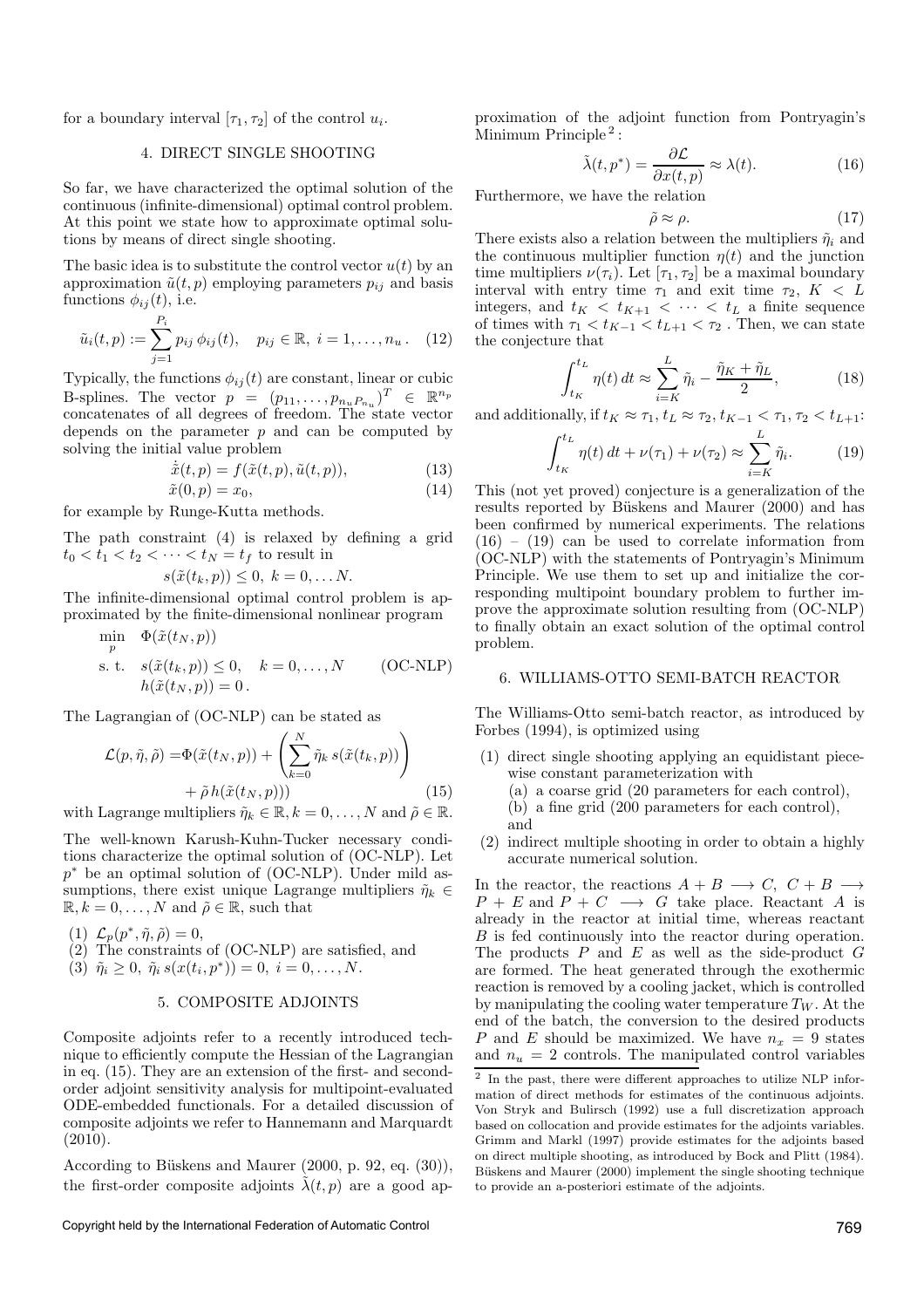of this process are  $u_1(t) = T_W(t)$  and the flow rate of B  $u_2(t) = F_{B,in}(t)$ . The batch time is 1000 seconds.

The economic objective is to maximize the yield of the main products at the end of the batch. The dynamic optimization problem is of the form  $(1) - (6)$  where the pure state constraint (4) refers to the reactor temperature.

We present the results of the numerical computations by direct single and indirect multiple shooting. The direct single shooting method has been implemented using a fixedstepsize fourth-order Runge-Kutta method with equidistant piecewise constant parameterization of the controls. Indirect multiple shooting is performed by the Fortran routine BNDSCO of Oberle and Grimm (1989).

Though in practice, we started with the direct method, we first discuss the exact solution computed by the indirect method. The exact control  $u_1$  and its switching function  $\sigma_1$  are sketched in Figure 3. Note that the control stays continuous when entering the boundary arc at  $\tau_2$ . This behavior does not contradict the theory of necessary conditions but is not observed often in practice. The control u<sup>2</sup> has a bang-bang structure (not shown). All in all we have six switching points  $\tau_1, \ldots, \tau_6$ . Setting  $\tau_0 = t_0 = 0$  and  $\tau_7 = t_f = 1000$  we can identify seven intervals  $I_k = [\tau_{k-1}, \tau_k], k = 1, \ldots, 7$ . The structure of the optimal solution is shown in Table 1. The bold 'l' and 'u' mark controls which are at its lower and upper bound, respectively. The bold b is reserved for boundary intervals, where the state constraint  $s(x(t)) \leq 0$  is active. Here,  $I_3$ is the only boundary interval. The switching times itself are found in Table 2. As seen in Fig. 3, the control  $u_1$  is continuous at the entry time of the boundary interval  $I_3$ and discontinuous at its exit time. According to Maurer and Heidemann (1975), this behavior results in a nonzero multiplier  $\nu(\tau_2)$  in the entry and a zero multiplier  $\nu(\tau_3)$  in the exit time, as it is confirmed by the numerical values given in Table 3.

The approximated control  $\tilde{u}_1$  computed by means of the coarse control grid is presented in Fig. 4. In accordance with eqs.  $(8)$  and  $(9)$ , we introduce the discrete switching functions

$$
\tilde{\sigma}_i(t) = \sigma_i(\tilde{x}(t, p), \tilde{\lambda}(t, p)), \ i = 1, \dots, n_u,
$$
 (20)

which will serve as measures for the solution quality of the control grid. Fig. 4 also presents  $\tilde{\sigma}_1$  for the coarse grid. If we analyze the trajectories of  $\tilde{\sigma}_1$  and  $\tilde{u}_1$  with respect to eqs. (10) and (11), we discover inconsistencies: on the interval  $[\tau_2, \tau_3]$  the control  $\tilde{u}_1$  seems to be on a boundary interval but  $\tilde{\sigma}_1$  does not vanish. Hence the chosen control grid is not suited to reflect the true solution.

In contrast, visual inspection of Fig. 5 reveals that  $\tilde{u}_1$ of the fine control grid is a good approximation to the "true" solution and that eqs. (8) and (9) are at least satisfied approximately. In the following, we provide some further investigations of the relations between the exact and the approximated solution on the fine control grid. These relations were used to setup the right MPBVP for the computation of the exact solution by means of indirect multiple shooting.

Figs. 1 and 2 illustrate the relation of the discrete and continuous multipliers  $\tilde{\eta}$  and  $\eta(t)$ . Though the correspondence of the multipliers is not visible at first sight because



Fig. 1. Discrete multipliers  $\tilde{\eta}_k$  (fine grid),  $k = 0, 1, \ldots, 400$ 



Fig. 2. Exact multiplier function  $\eta(t)$ 

Table 1. Structure of the optimal control

|                                                                   |  |  |  | u |  |  |  |
|-------------------------------------------------------------------|--|--|--|---|--|--|--|
| $u_2(t)$                                                          |  |  |  |   |  |  |  |
| 1: $u_i = u_{\min i}$ , u: $u_i = u_{\max i}$ , b: $u_1 = u_1(x)$ |  |  |  |   |  |  |  |

Table 2. Switching times

| T1         | $0.52337586E+02$   |
|------------|--------------------|
| $\tau_2$   | $0.14825782E+03$   |
| $\tau_3$   | $0.35986598E + 03$ |
| $T_4$      | $0.51867220E + 03$ |
| $\tau_{5}$ | $0.53868488E+03$   |
| Тĥ         | $0.85879617E+03$   |

of the different scalings and numerical artifacts, relation (19) is verified in Table 4. Note that the "jump" of  $\tilde{\eta}_k$  at  $k = 58$  in Fig. 1 approximates the multiplier  $\nu(\tau_2)$  given in Table 3 and is used as an initial guess for the indirect method. Table 6 presents the multipliers for the endpoint condition (5), which are in accordance with eq. (17). The initial values of the composite and exact adjoints are given in Table 5. They confirm eq. (16) and show that first-order composite adjoints constitute a good approximation of the adjoints of the continuous problem.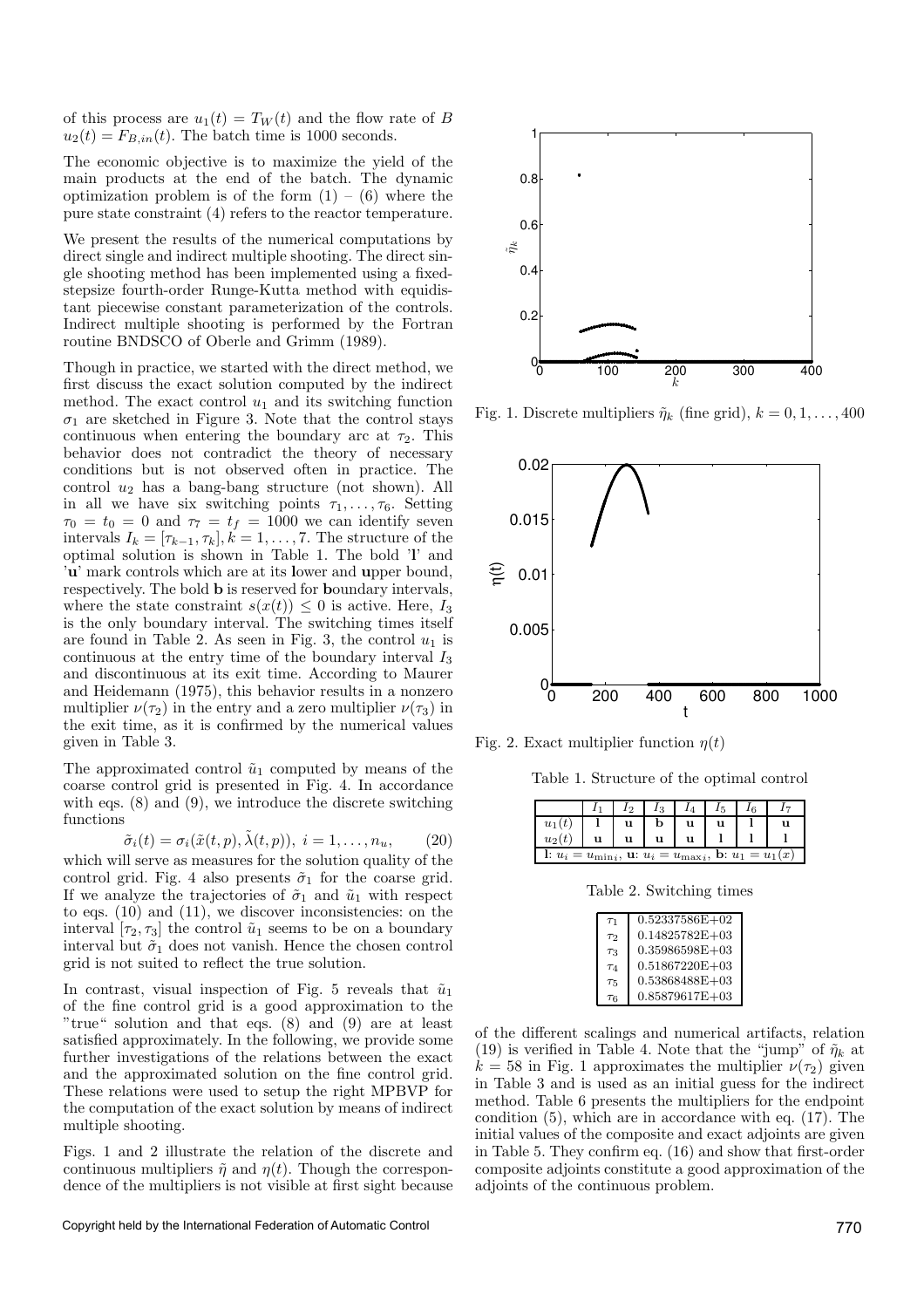

Fig. 3. Exact optimal control  $u_1$  (left) and its switching function (right) computed by the indirect method



Fig. 4. Piecewise constant approximation of control  $u_1$  with 20 parameters (left) and its discrete switching function (right)



Fig. 5. Piecewise constant approximation of control  $u_1$  with 200 parameters (left) and its discrete switching function (right)